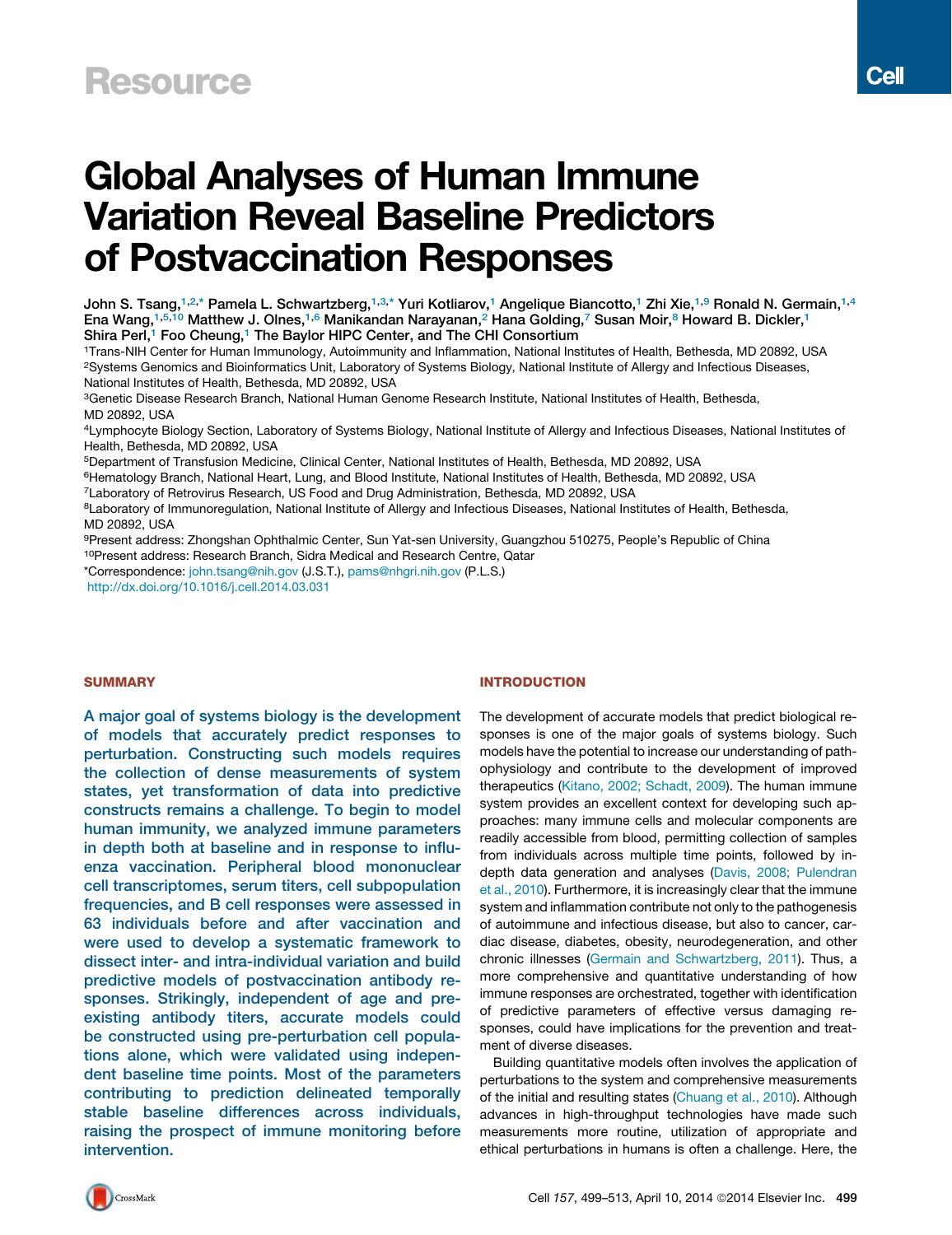

B-EL: B-cell ELISpot assay

## Figure 1. Study Design

Study design indicating blood collections and assays performed. Each subject was vaccinated with the seasonal and pandemic H1N1 influenza vaccines right after the day 0 blood draw.

immune system again offers an advantage, as it is amenable to experimental manipulation. The inactivated influenza vaccine, in particular, is used routinely in healthy and ill populations (Fiore et al., 2009) and provides an attractive perturbation for global data collection and systematic modeling. Upon vaccination, the immune system responds with coordinated changes that reflect the activation and interaction of distinct cell populations and pathways, culminating in the generation of short-lived plasma cells and the formation of germinal centers, from which high-affinity long-lived antibody-producing plasma and memory B cells derive (Pulendran and Ahmed, 2011). By one week postimmunization, a strong but transient plasmablast response can be detected in the blood (Cox et al., 1994; Pulendran et al., 2010), accompanied by increased antibodies in the serum (de Jong et al., 2003). Accordingly, transcriptional profiling of peripheral blood mononuclear cells (PBMCs) revealed substantial changes on days 1, 3, and 7 postvaccination, reflecting both early innate immune activation and day 7 plasmablast responses (Bucasas et al., 2011; Nakaya et al., 2011; Obermoser et al., 2013). Thus, influenza vaccination provides an excellent model of coordinated immune activity involving innate and adaptive responses.

While perturbation analysis is a cornerstone of systems biology, another critical factor for building models in humans is natural population variation. Differences in genetics and environment result in substantial diversity in molecular and cellular states among individuals before and after perturbation. Through correlation analysis, heterogeneity among individuals provides raw ingredients to infer functional relationships among system components—links that cannot be drawn if the parameters analyzed have insufficient diversity in a population. For example, intersubject variation in PBMC gene expression after vaccination has helped to identify postvaccination transcript correlates for antibody responses to yellow fever or influenza vaccination (Gaucher et al., 2008; Nakaya et al., 2011; Querec et al., 2009). However, with the exception of age, how intersubject differences at baseline contribute to outcome has not been well examined. A better characterization of immune variation in healthy individuals is critical not only for the identification of correlates and model building, but also for biomarker development, the definition and characterization of pathological states, and eventually, personalized medicine.

Here, we present a computational framework that utilizes vaccination and multiplexed measurements (gene expression, high density analyses of cell populations, and cellular and serological responses) to quantify baseline and response heterogeneity in a cohort of individuals and systematically identify correlates, build predictive models of vaccination response quality, and infer functional connectivities in the immune system. Using antibody responses as an exemplar endpoint, our analyses confirmed previously reported postvaccination transcriptome correlates (Gaucher et al., 2008; Nakaya et al., 2011; Querec et al., 2009). Importantly, after accounting for the influence of pre-existing serology, age, ancestry, and gender, we have successfully constructed predictive models and have identified correlates of antibody responses based on prevaccination parameters alone. The robustness and translational potential of these findings is emphasized by our demonstration that the parameters playing essential roles in accurate prediction were cell subsets with temporally stable baseline values within individuals, raising the prospect of predicting the quality of immune responses in the clinic. The data and analytic framework presented provide a potential resource for studying human immunity in health and disease.

## RESULTS

# In-Depth Analysis of Human Immune Status before and after Vaccination

As a first step toward developing a systems-level understanding of human immunity, we generated a database of immunological measurements using samples drawn from healthy volunteers before and after administration of the 2009 seasonal and pandemic H1N1 (pH1N1) vaccines (Fiore et al., 2009; Table S1 available online and Figure 1). To facilitate the evaluation of intra-individual variation, two baseline blood samples were obtained: one a week before and the other immediately prior to vaccination. Responses were evaluated on days 1, 7, and 70 postvaccination to examine innate, adaptive, and long-term responses, respectively (Figure 1). Purified PBMCs and sera were frozen to allow subsequent assessments to be performed at the same time for a given individual, thereby minimizing batch effects. For the present study, assays included antibody-forming cell responses, influenza-specific serum neutralization titers, multiple 15 color flow cytometric analyses (examining 126 cell subpopulations), and transcriptome analyses using microarrays (Figures 1 and S1A and S1B). Analyses were performed on the 63 subjects from whom we were able to obtain samples at all scheduled time points.

## Substantial Immune Baseline Variations in Healthy **Subjects**

We first examined baseline variation in immune parameters. As expected for subjects from the general population, we found a wide range of baseline titers to the seasonal vaccine, with corresponding large variations in vaccine-specific memory B cell numbers (Figure S2A) (Sasaki et al., 2008). In contrast, most of the cohort was naive for the pH1N1 virus based on titers, despite some potential cross-reactive memory B cell responses,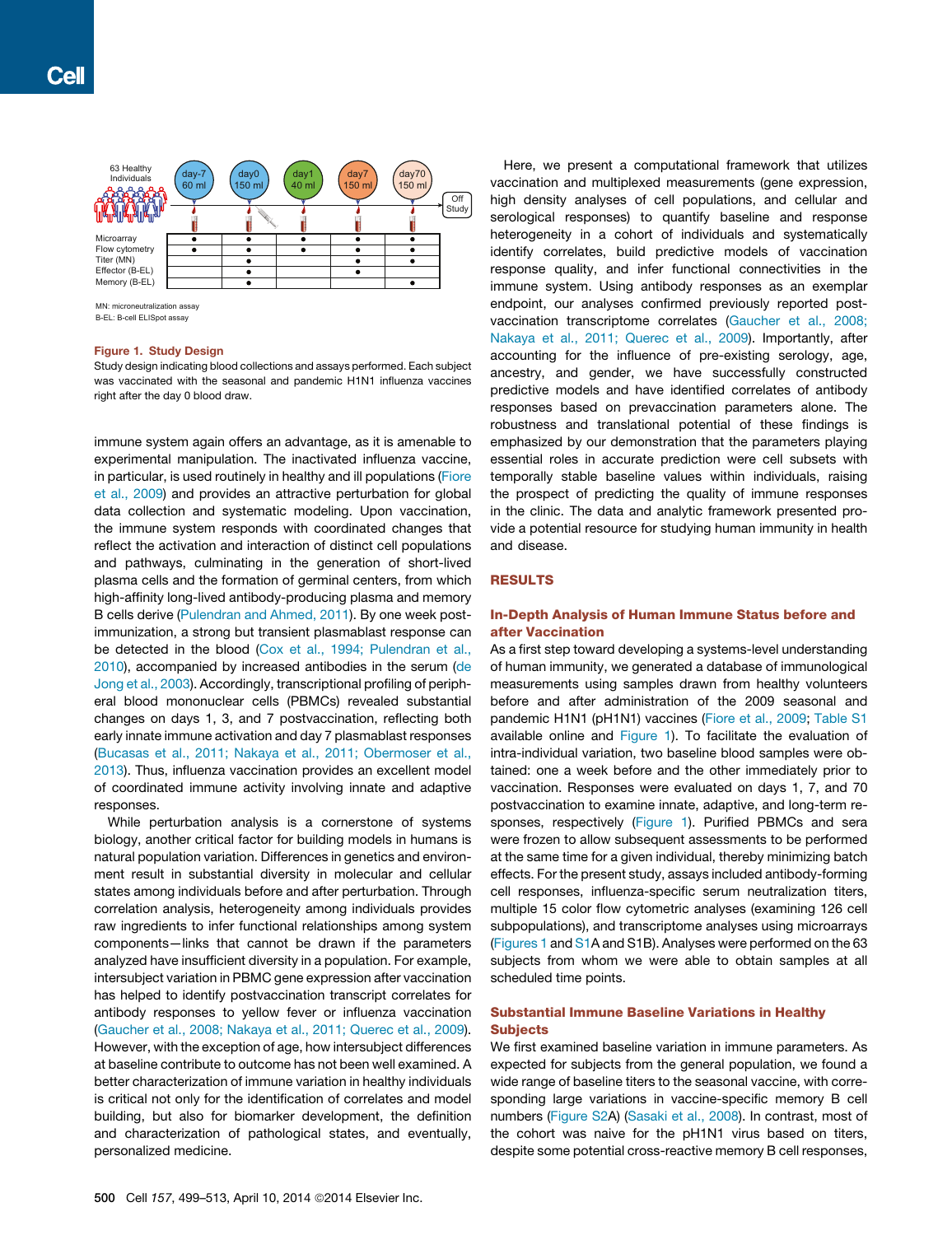consistent with previous observations (Hancock et al., 2009; Li et al., 2012).

Examination of 126 PBMC subsets (Biancotto et al., 2011) (Figure S1B and Table S2) revealed a wide range of frequencies for many cell populations on day 0 (Figure S2B). Cell subsets with the highest variability among individuals were typically characterized by expression of activation markers or cytokines, likely reflecting activation of cells within a broadly defined parent population. To exclude experimental variability as the primary source of variation, we analyzed multiple aliquots of a control frozen PBMC sample along with an independent group of samples over a 2-month period. We found that technical variability was minimal (average control sample replication  $R^2 = 0.99$ ; Figure S1B).

Aside from experimental noise, variation can be attributed to the combined effects of baseline differences across individuals (intersubject baseline variation) and temporal changes around the baseline within subjects (intrasubject variation). We took advantage of our multiple baseline measurements (days  $-7$ , 0, and 70) to assess the relative contribution of these two types of variation for each cell subset. Day70 was used as an additional baseline because we did not observe substantial postvaccination changes except for influenza-specific antibody titers and B cell memory responses (Figure 2A; Experimental Procedures). Among populations with high overall variability, many B cell subsets showed low within-subject variability (and therefore high temporal stability) over a period of more than 2 months (indicated in dark gray in Figure 2A).

Transcript abundance for day 0 PBMCs also showed substantial variation (Figure 2B), likely reflecting, in part, the different proportions of cell subsets among subjects. To better quantify this variation in a functional context, we developed an approach to summarize ''pathway activity'' for each subject based on whether a substantial number of genes in a given annotated pathway or function were expressed at different levels in the PBMC of the individual relative to the cohort average (see Experimental Procedures). In addition to innate and adaptive immune pathways (Figures S2C and 2C), some metabolic pathways were also highly variable (Figure S2C), perhaps reflecting changes in metabolic profiles that occur in immune cells upon activation and differentiation (Gerriets and Rathmell, 2012). Assessment of inter- versus intrasubject variation demonstrated diverse patterns, with subject-to-subject baseline differences (blue bars) contributing substantially to the observed variability of many genes and pathways (Figures 2B and 2C).

# Coherent Changes in Immune Parameters Postvaccination

We next evaluated whether we could detect coherent changes (i.e., consistent across subjects) following vaccination. As expected, we observed strong but highly variable increases in influenza vaccine-specific IgG+ antibody-secreting cells on day 7 (Figure 3A). As previously reported (Bucasas et al., 2011; Nakaya et al., 2011; Obermoser et al., 2013), we also found coherent changes in gene expression, with largely nonoverlapping signatures on days 1 and 7 (Figures 3B and 3C). Overall, day 1 responses included pathways reflecting innate immune-cell activation, including interferon-related genes, as observed by

others (Bucasas et al., 2011; Nakaya et al., 2011; Obermoser et al., 2013) (Figure 3C and Table S3). By day 7, adaptive pathways were more predominant, including those strongly associated with plasmablasts, such as ''endoplasmic reticulum (ER) stress'' and ''N-glycan biosynthesis'' (see below) (Gass et al., 2004; Iwakoshi et al., 2003). Nonetheless, transcript changes associated with adaptive responses were also observed on day 1, including ''B cell receptor signaling.''

We were particularly interested in evaluating changes in the frequency of cell subsets, the majority of which have not been examined in the context of vaccination. As with the transcriptome, changes in subset frequencies on days 1 and 7 were largely nonoverlapping (Figure 3D). Again, day 1 changes reflected activation of innate immune cells, including CD40+ and CD86+ monocytes (ID65 and ID67) and IFNa<sup>+</sup> plasmacytoid DCs (ID78), populations that have been linked to vaccination efficacy and responses to influenza (Fonteneau et al., 2003; van Duin et al., 2007). However, we also observed changes in adaptive cell populations, particularly those reflecting activation of CD8+ and CD4+ T cells, as well as both naive and memory B cells (Kaminski et al., 2012). Day 7 responses primarily reflected changes in adaptive cell populations, including plasmablasts (ID87), as expected, but also in a related CD20+ B subset that expressed CD27 and CD38 (ID96; Figure S3), as well as activated T cell populations. Thus, despite substantial baseline differences among subjects, there were clear coherent changes in cell populations and gene expression postvaccination, with days 1 and 7 involving distinct cell types and genes.

# Antibody Titer and Cellular Responses Depend on Prevaccination Serological State

A major question in understanding human immunity is the extent to which responses to a perturbation are affected by pre-existing immune status. To address this question, we first assessed the effects of day 0 serology and memory B cell status on outcomes. To evaluate titer responses, we adopted the ''fold-change from baseline'' metric used by the FDA and World Health Organization for the evaluation of vaccine efficacy (Figures 4A and S4A). Because the day 70 over day 0 fold change in titer correlated with both the day 7 fold change in titer and effector B cell responses and thus reflected both short- and long-term responses (Figures S4B and S4C), we used day 70 titer responses as the endpoint for subsequent analyses. Interestingly, subjects with higher initial titers tended to have lower fold changes. Though not intuitively obvious, inverse correlations have been observed in other influenza vaccination studies (Bucasas et al., 2011; Furman et al., 2013; Sasaki et al., 2008).

Next, we clustered subjects using a combination of six baseline parameters: the four normalized baseline titers to the viruses targeted by the vaccines and the fractions of memory IgG+ B cells specific for the seasonal and pH1N1 vaccines (Experimental Procedures). Unsupervised clustering followed by robustness analysis (Experimental Procedures) revealed two separable groups containing 33 and 26 subjects. Group 1 individuals were generally low for all six parameters, whereas group 2 had mostly higher values though less uniformly so for pH1N1 titers (Figure 4B). Analyses of postvaccination transcript changes revealed no significant differences between the two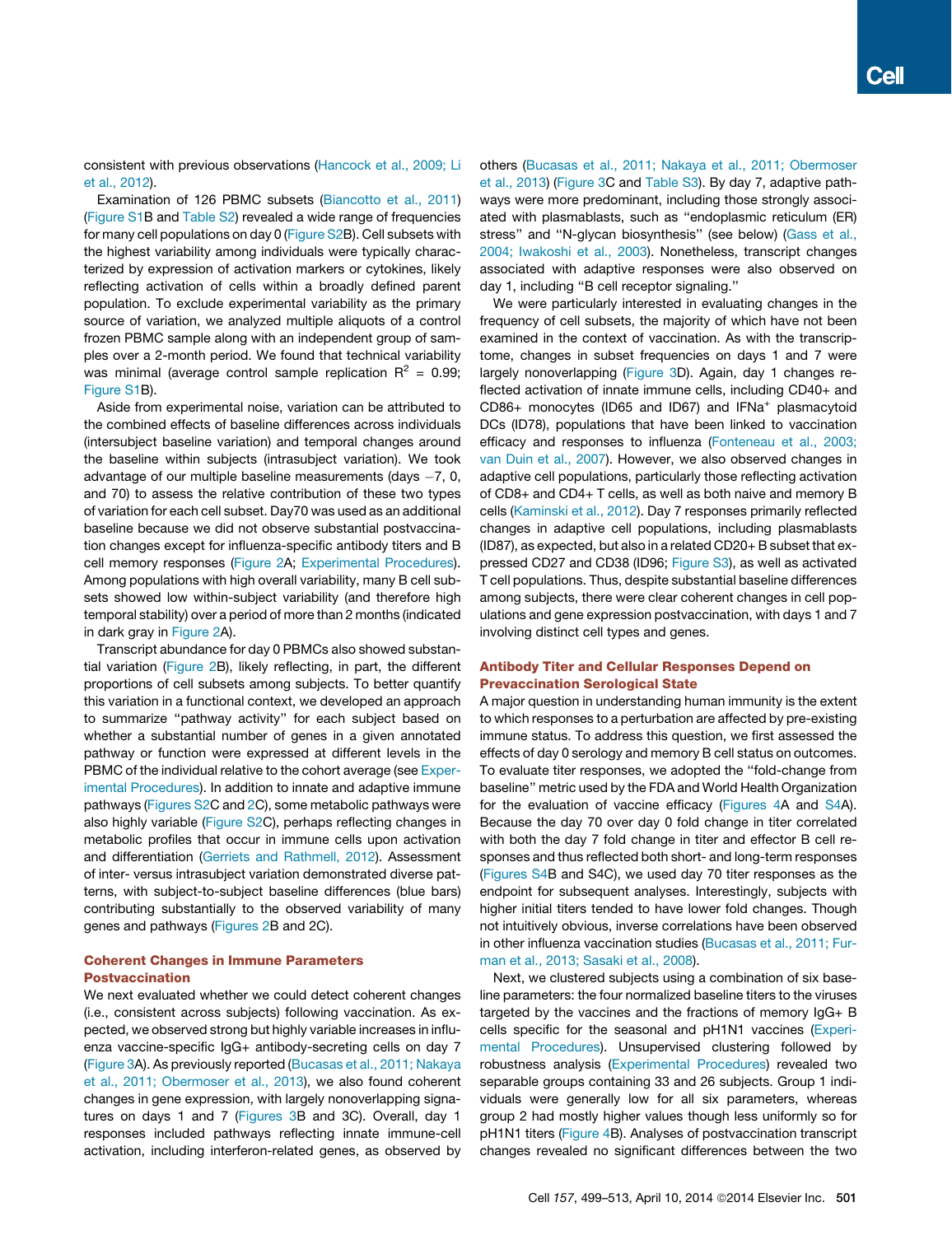

#### Figure 2. Inter- and Intrasubject Variation at Baseline

(A) Variation in cell population frequencies at baseline. The length of the bar denotes observed sum of squares (R<sup>2</sup>). Blue and gray designate R<sup>2</sup> attributed to interand intrasubject variation, respectively.

(B) Variation in gene expression at baseline. Hierarchical-clustered heatmap of the 500 most variable genes and the relative proportion of inter- and intrasubject variation (Experimental Procedures).

(C) Clustered heatmaps of genes from two variable immune relevant pathways showing distinct patterns of expression heterogeneity across subjects (see Figure S2C and Experimental Procedures).

groups. However, the more naive group exhibited significantly greater increases in plasmablasts (ID87) and seasonal vaccinespecific ELISpot responses on day 7 (Figure 4C). Thus, both the plasmablast response on day 7 and the mean fold change in titers on day 70 were inversely correlated with initial titers.

# Systematic Identification of Pre- and Postvaccination Predictors and Correlates

We next developed a systematic framework to take advantage of intersubject baseline and response variations to build predictive models of antibody responses. Our approach involved delineation of the impact of intrinsic (e.g., age and gender), baseline, and response variables on outcome (Figure 5A). Given that most studies have focused primarily on linking postvaccination parameters to titers, we were especially interested in whether baseline parameters correlated with and could potentially predict outcome independent of age, gender, and pre-existing antibody titers.

# Defining Titer Response Endpoints

To account for the strong influence of baseline titer on day 70 responses, we devised two endpoint metrics. The first, maximum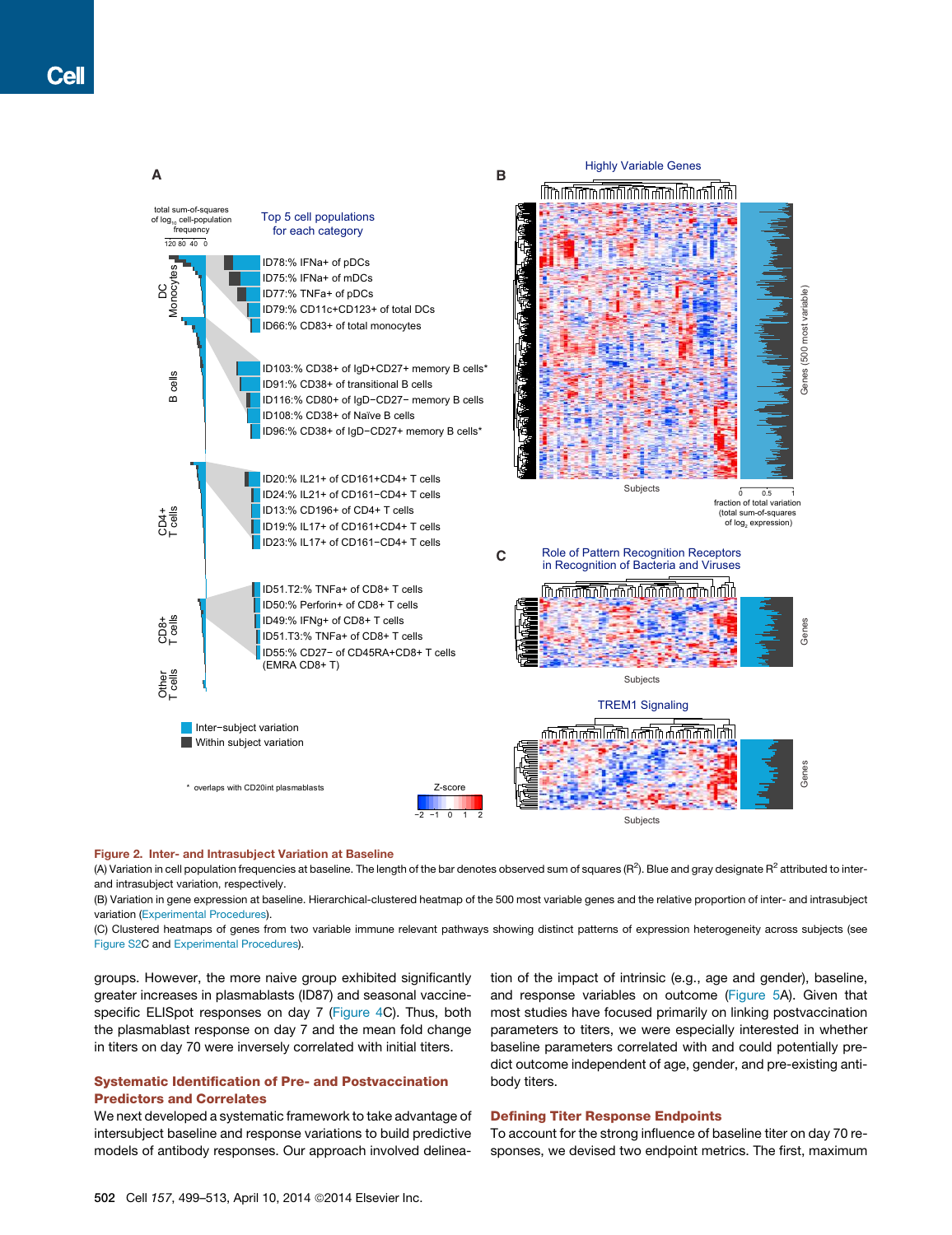

# **D**

## day1 vs day0

| <b>Cell population</b>                                 | P-value               |  |
|--------------------------------------------------------|-----------------------|--|
| % CD40+ of total monocytes (ID65)                      | 5.80E-09 $\dagger$    |  |
| % CD38+ of CD8+ T cells (ID41)                         | 4.26E-05 <sup>+</sup> |  |
| % CD86+ of total monocytes (ID67)                      | 1.39E-04 <sup>+</sup> |  |
| % CD86+ of Naïve B cells (ID110)                       | 6.76E-04 $\uparrow$   |  |
| % CD69+ of CD8+ T cells (ID39)                         | 7.06E-04 <sup>+</sup> |  |
| % CD25+ of CD8+ T cells (ID40)                         | 8.58E-04 <sup>+</sup> |  |
| % CD38+ of IgD+CD27+ memory B cells* (ID103)           | 1.00E-03 <sup>+</sup> |  |
| % IL2+ of CD4+ T cells (ID26)                          | 1.15E-03 $\dagger$    |  |
| % HLA-DR+ of CD4+ T cells (ID10)                       | 1.46E-03 <sup>+</sup> |  |
| % CD103+ of CD4+ T cells (ID31)                        | 1.73E-03 <sup>+</sup> |  |
| % CD14+ of viable CD45+ cells (Total Monocytes) (ID64) | 1.77E-03 <sup>+</sup> |  |
| % CD80+ of IgD-CD27+ memory B cells (ID97)             | 1.93E-03 <sup>+</sup> |  |
| % CD103+ of CD8+ T cells (ID44)                        | 5.28E-03 <sup>1</sup> |  |
| % IFNa+ of pDCs (ID78)                                 | 6.11E-03 $\dagger$    |  |
| % HLA-DR+ of CD8+ T cells (ID42)                       | 6.29E-03 $\uparrow$   |  |
| % IL4+ of CD4+ T cells (ID28)                          | 6.41E-03 <sup>+</sup> |  |

\* overlaps with CD20int plasmablasts **Intervention Controller and Controller** Adaptive **Innate** Adaptive

|                               | CANX              | RNU11             | RNU5F                         |
|-------------------------------|-------------------|-------------------|-------------------------------|
|                               | JTB               | CPA3              | C3AR1                         |
| 1                             | RNU5D             | AKAP9             | SGMS2                         |
|                               | IL8               | C1orf150          | PDK4                          |
|                               | <b>CLC</b>        | IL1RL1            |                               |
|                               |                   |                   |                               |
|                               | MT1G              | MYOF              | GBP2                          |
|                               | C <sub>2</sub>    | LAP3              | OLR1                          |
|                               | IL1B              | SLAMF8            | G <sub>0</sub> S <sub>2</sub> |
|                               | CLEC6A            | MT <sub>2</sub> A | IFIT <sub>2</sub>             |
|                               | JUN               | GBP1              | IDO <sub>1</sub>              |
|                               | ATF3              | HBEGF             | <b>FOS</b>                    |
| $\overline{2}$                | PSTPIP2           | AIM2              | <b>FOSB</b>                   |
|                               | STAT1             | PPP1R15A CXCL10   |                               |
|                               | WARS              | PARP9             | SNORD56B                      |
|                               | <b>OSM</b>        | ANKRD22           | KLF4                          |
|                               | MT1X              | C20orf43          | IRF1                          |
|                               | GBP4              | GBP <sub>5</sub>  | SERPING1                      |
| ഁ                             | SOCS3             | FFAR2             | NR4A3                         |
| ression pattern clusters (see | IFIT1B            | HBB               | EPB42                         |
|                               | GYPA              | CA <sub>1</sub>   | <b>MIR142</b>                 |
| 3                             | ALAS2             | <b>SNCA</b>       | SLC4A1                        |
|                               | SELENBP1          | AHSP              |                               |
|                               |                   |                   |                               |
|                               | <b>CD38</b>       | APOBEC3B DENND5B  |                               |
|                               | ELL <sub>2</sub>  | GPRC5D            | KLHL14                        |
| 4                             | <b>IGKC</b>       | VSIG6             | IGKV4-1                       |
|                               | <b>IGH</b>        | <b>IGJ</b>        | CAV <sub>1</sub>              |
|                               | ITM2C             | <b>TNFRSF17</b>   |                               |
|                               | POU2AF1           | FCRL5             | HSP90B3P                      |
|                               | KCNN3             | SPATS2            | LMAN1                         |
|                               | RGS1              | ARHGAP42          | GLDC                          |
|                               | TRIB1             | <b>UBE2J1</b>     | SEC24A                        |
|                               | KIF11             | <b>SLC44A1</b>    | HIST1H3G                      |
|                               | SEL1L3            | PDIA5             | <b>MAN1A1</b>                 |
|                               | HIST1H1B          | RRM <sub>2</sub>  | TRAM2                         |
|                               | IRF4              | DLGAP5            | SLC1A4                        |
|                               | CHAC2             | HIST1H3B          | IGKV1ORY-1                    |
| 5                             | MOXD1             | HRASLS2           | FAM46C                        |
|                               | CDK1              | HSP90B1           | COBLL1                        |
|                               | FBXO16            | <b>SLAMF7</b>     | <b>KIAA0101</b>               |
|                               | BUB1              | ALDH1L2           | PARM1                         |
|                               | <b>CCNA2</b>      | TXNDC11           | <b>MANEA</b>                  |
|                               | IGF1              | RGS <sub>13</sub> | SEC11C                        |
|                               | HIST1H3J          | NT5DC2            | <b>MKI67</b>                  |
|                               | HIST1H2BM         | SHCBP1            | LAMC1                         |
|                               | <b>GGH</b>        | BHLHE41           | MYBL2                         |
|                               | <b>TSHR</b>       | PDIA4             |                               |
|                               | CCNB <sub>2</sub> | MYO1D             |                               |

# day1 vs day0

- Role of Pattern Recognition Receptors in Recognition of Bacteria and Viruses **\***
- **\*** B Cell Receptor Signaling
- Natural Killer Cell Signaling **\***
- Fcγ Receptor-mediated Phagocytosis in Macrophages and Monocytes **\***
- Role of PKR in Interferon Induction and Antiviral Response **\***
- Activation of IRF by Cytosolic Pattern Recognition Receptors **\***
- Interferon Signaling **\***

## day7 vs day0

- N-Glycan Biosynthesis **\***
- B Cell Receptor Signaling **\***
- T Cell Receptor Signaling **\***
- TGF-β Signaling **\***
- Endoplasmic Reticulum Stress Pathway **\***

# day7 vs day0

| <b>Cell population</b>                                    | P-value               |  |
|-----------------------------------------------------------|-----------------------|--|
| % CD21+ of plasmablasts (ID89)                            | 6.70E-08              |  |
| % CD27hi CD38hi of CD20- B cells (Plasmablasts) (ID87)    | 3.47E-07 <sup>+</sup> |  |
| % CD38+ of IgD-CD27+ memory B cells* (ID96)               | 1.39E-06 1            |  |
| % CD86+ of CD20+ B cells (CD86+ activatd mature B) (ID82) | 7.59E-04 <sup>+</sup> |  |
| % CD38+ of CD4+ T cells (ID9)                             | 1.35E-03 <sup>↑</sup> |  |
| % CD86+ of Naïve B cells (ID110)                          | 1.59E-03 <sup>↑</sup> |  |
| % IgA+ of IgD-CD27+ memory B cells (ID99)                 | 1.77E-03 ↓            |  |
| % IL4+ of CD4+ T cells (ID28)                             | 2.48E-03 <sup>+</sup> |  |
| % CD39+ of CD8+ T cells (ID43)                            | 2.54E-03 <sup>↑</sup> |  |
| % CD86+ of IgD-CD27- memory B cells (ID117)               | 3.74E-03              |  |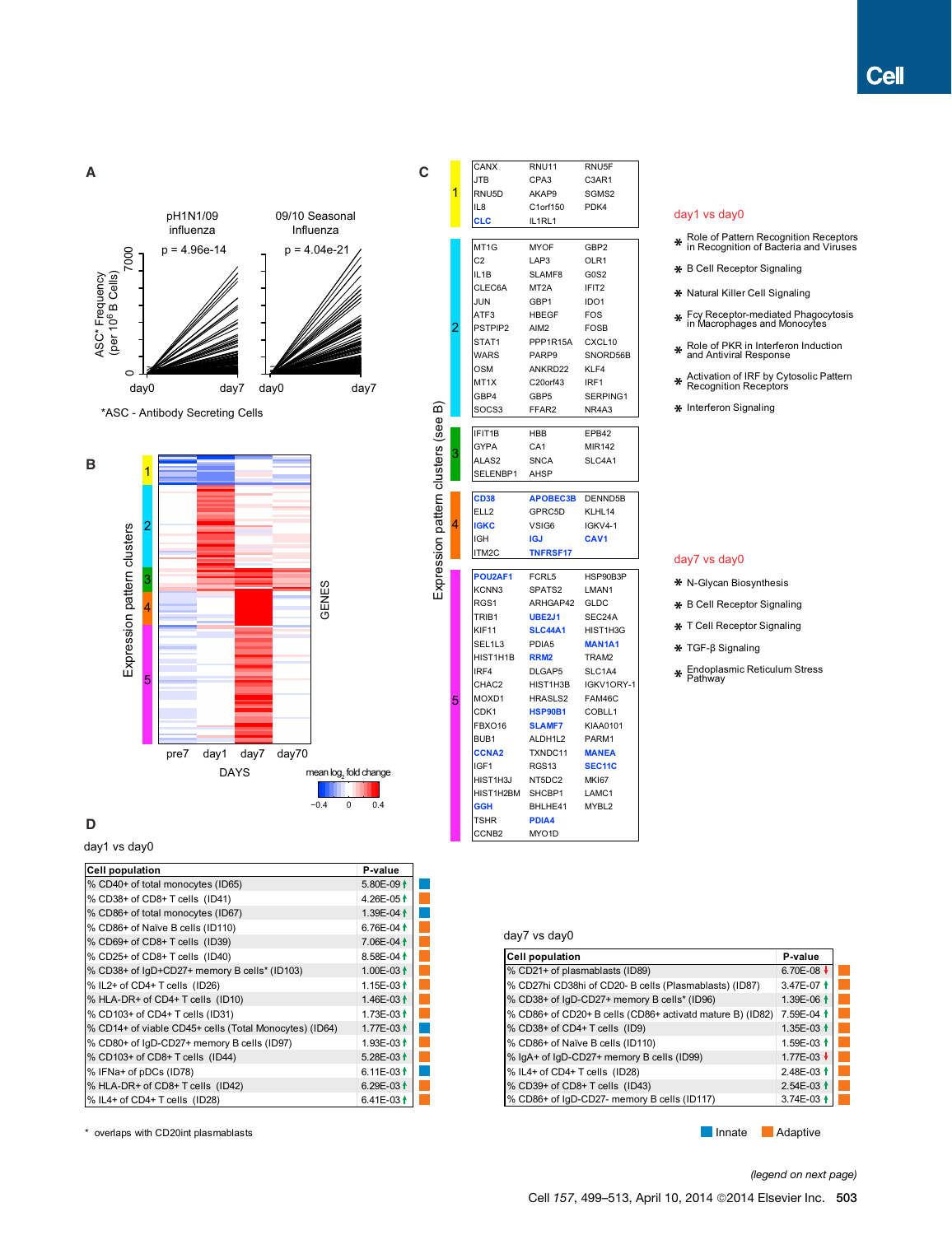fold change (MFC), was defined as the maximum of the day 70 over day 0 fold change across all viral titers, based on normalized values (Experimental Procedures). The second, adjusted MFC (adjMFC), removed the nonlinear correlation between MFC and day 0 titers by first dividing the cohort into groups of subjects with similar day 0 titers and then adjusting the response within each group so that they were normalized and thus comparable (see Experimental Procedures and related approaches [Bucasas et al., 2011; Nauta, 2011]). Finally, for each metric, we defined ''high'' and ''low'' responders as subjects ranked above or below the top or bottom 20th percentile mark of the metric, respectively. We modeled the maximum response (Nakaya et al., 2011) because none of the cell population and gene expression parameters that we assessed targeted specific antigens. Thus, our goal was to determine whether models could be built to predict robust responses to at least one of the vaccine antigens.

Our analyses suggested that baseline titer alone should be a predictor of antibody responses postvaccination. However, responses were still highly variable within groups of individuals with similar baseline titers (Figures 4A and S4A). Thus, this variation (captured by adjMFC) could be utilized to determine baseline titer-independent correlates and predictive models. Though we were mainly interested in adjMFC, we also analyzed MFC to assess the effects of day 0 titers on prediction and associated predictive parameters.

#### Contributions of Intrinsic Factors

We first assessed the effects of intrinsic factors, including age, gender, and self-reported ancestry (Figure 5A), by using ANOVA analysis on all variables simultaneously. Consistent with previous data (Furman et al., 2013; Goodwin et al., 2006; Gross et al., 1995), age was the only correlate for both metrics (Figure 5B). As expected, initial titers were significantly correlated with MFC (Figure 5B), but not with adjMFC, for which more than 80% of the variance remained unexplained.

# Method Overview for the Identification of Predictors and Correlates

We next conducted two types of analyses—predictive modeling and robust correlate identification—to assess whether any baseline or postvaccination parameters were associated with responses. Predictive modeling analyses pooled the high and low responders in our cohort and randomly divided them into nonoverlapping training and testing sets containing 75% and 25% of the subjects, respectively; the former was used for building models whose predictive performance was then evaluated in the *unseen* testing set (Experimental Procedures). Analyses were repeated 5,000 times using different randomly generated sets to

evaluate the robustness of the model construction method and to identify parameters that consistently contributed to prediction. When prediction was *not* possible, we also assessed whether we could identify parameters that consistently correlated with the response endpoints when different random subsets of subjects were used in the analysis (Experimental Procedures)—while an endpoint may have such robust correlates, these may be insufficient for reliable, quantitative prediction.

The first step for training predictive models involved selecting the top *k* parameters based on the parameters' strength of correlation with the endpoint in the training set; we tested multiple values of *k* (see below). Our criterion for assessing robust prediction was to determine whether the area under the receiver operator characteristic curve (AUC) was above 0.5 in at least 75% of the 5,000 iterations (0.5 is the AUC level expected by chance). To reveal which parameters contributed to prediction, we identified those that were: (1) consistently ranked in the top *k* and therefore selected for model construction in a large number of iterations (% selected) and (2) weighted highly by the model in making its predictions (median weight) (Experimental Procedures).

# Identification of Postvaccination Predictors and Robust **Correlates**

Given previous findings of postvaccination transcript correlates with antibody responses (Nakaya et al., 2011), we first examined data from days 1 and 7. To ensure that correlates were independent of intrinsic factors, we removed age, gender, and race effects from both cell population and gene expression data sets via linear regression (Experimental Procedures). Though models built using either gene expression or cell populations from day 1 were not predictive, interferon signaling correlated robustly with MFC (Figure 5C). Coherent changes in interferonassociated transcripts have been detected on days 1 and 7 in our and other related studies (Bucasas et al., 2011; Gaucher et al., 2008; Nakaya et al., 2011; Obermoser et al., 2013; Querec et al., 2009). In contrast, highly predictive models could be built using day 7 cell population or gene expression data for both adjMFC and MFC (Figures 5D and 5F). Consistent with previous findings (Nakaya et al., 2011), MFC could be predicted using as few as two or five genes, though more were required for adjMFC (Figure 5F). Notably, robustly correlated (Figure 5C) and predictive genes (Table S4) were enriched for ER stress, N-glycan biosynthesis, and cell-cycle pathways, whose gene members correlated strongly with plasmablast frequencies (see below). Accordingly, plasmablasts (ID87) and the overlapping CD20+ subpopulation (ID96) were the dominant cellular contributors (Figure 5E) (Withers et al., 2007).

Figure 3. Postvaccination Changes in Serologic, Cellular, and Transcriptomic Parameters

(A) Increased antigen-specific antibody secreting cells on day 7 following vaccination measured by ELISpot.

(B) Heatmap of genes from days -7, 1, 7, and 70 that changed significantly compared to day 0 (FDR < 0.05 and absolute log-fold change > 0.2; fold change from day 0 is indicated by color). Genes with similar patterns of change were grouped by clustering analysis (indicated by the color bars on the left).

(C) Coherently changed genes in the clusters from (B). (Right) Representative immunological pathways enriched in coherently changing genes on days 1 and 7 (Experimental Procedures). Genes found to be predictive of or correlated with response titers in a previous influenza vaccination study (Nakaya et al., 2011) are marked in blue.

(D) Coherently changed cell populations on days 1 and 7 postvaccination (FDR < 0.05 and > 10% change from day 0). Blue and light-brown boxes denote populations considered ''innate'' and ''adaptive,'' respectively.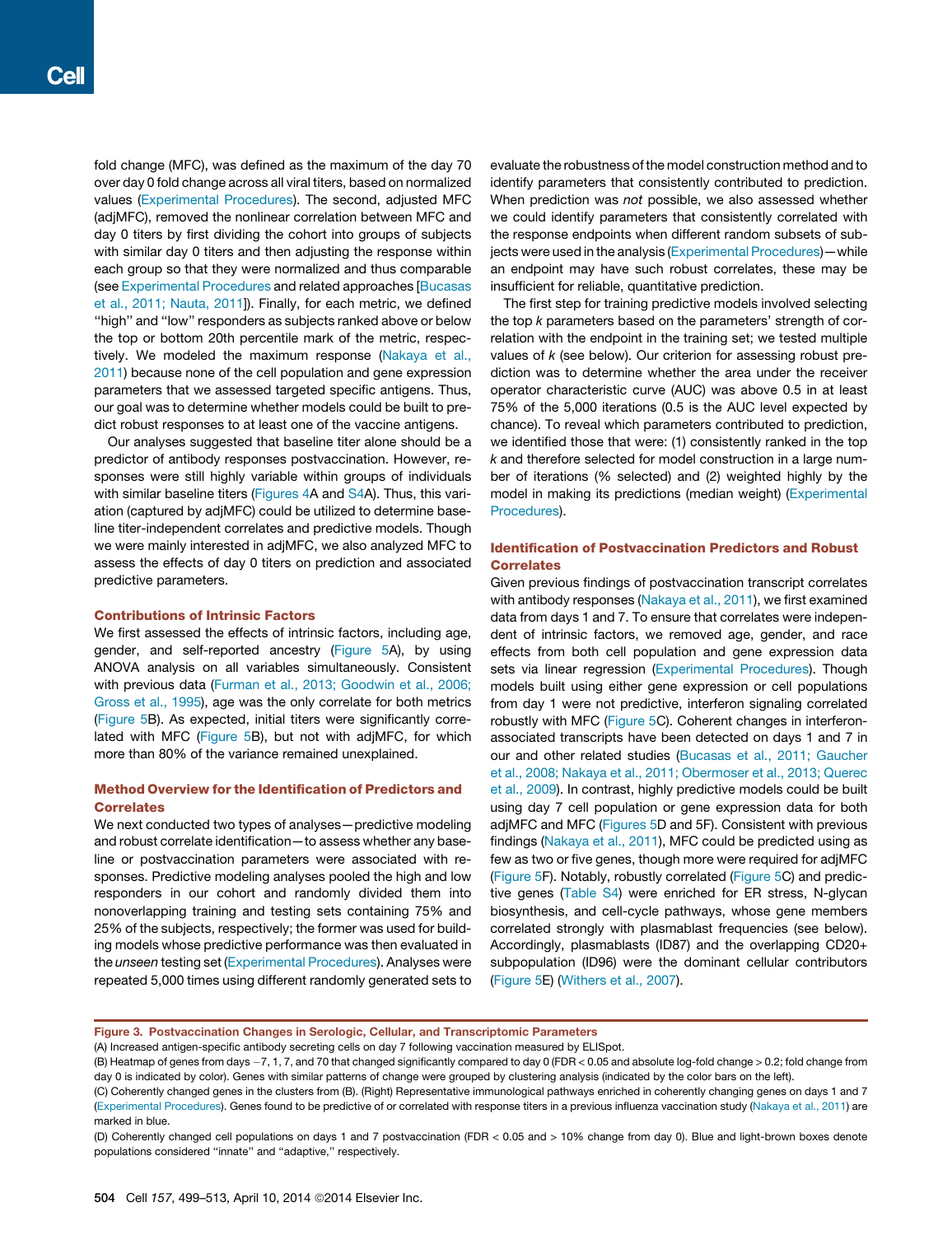





#### Figure 4. Postvaccination Responses Depend on Baseline Serology and Memory B Cell Status

(A) Relationship between initial and fold change (day 70/day 0) in titer for A/Uruguay after vaccination (see Figure S4 for other viruses). Histogram at left shows distribution of the titer responses.

(B) Heatmap showing two distinct groups of subjects identified based on robust clustering analysis of day 0 serologic and memory B cell variables (see Experimental Procedures)

(C) Postvaccination changes in plasmablast frequencies (left) and frequencies of IgG+ seasonal influenza vaccine-specific antibody secreting cells (right) on day 7 for the low (1) and high (2) initial titer groups from (B).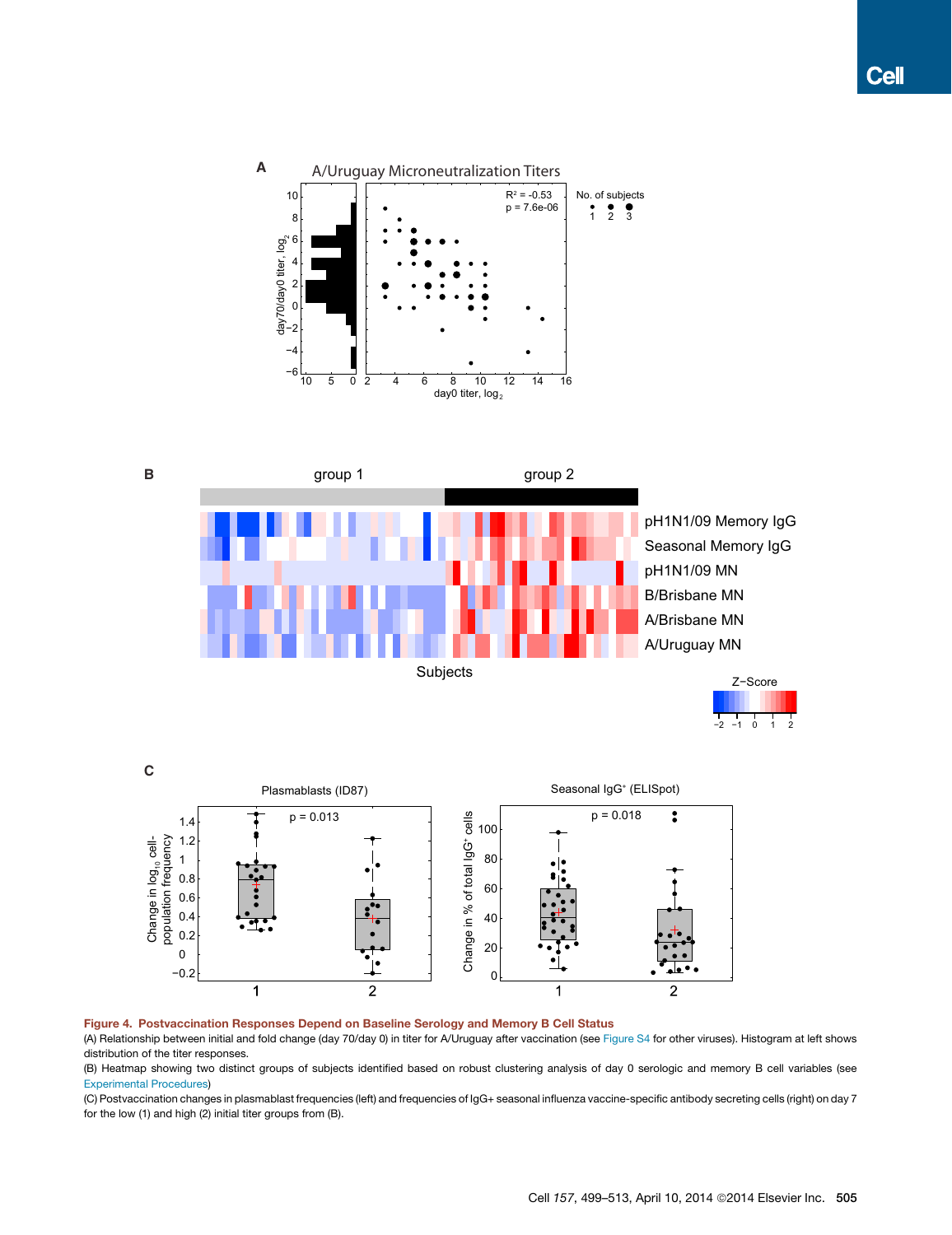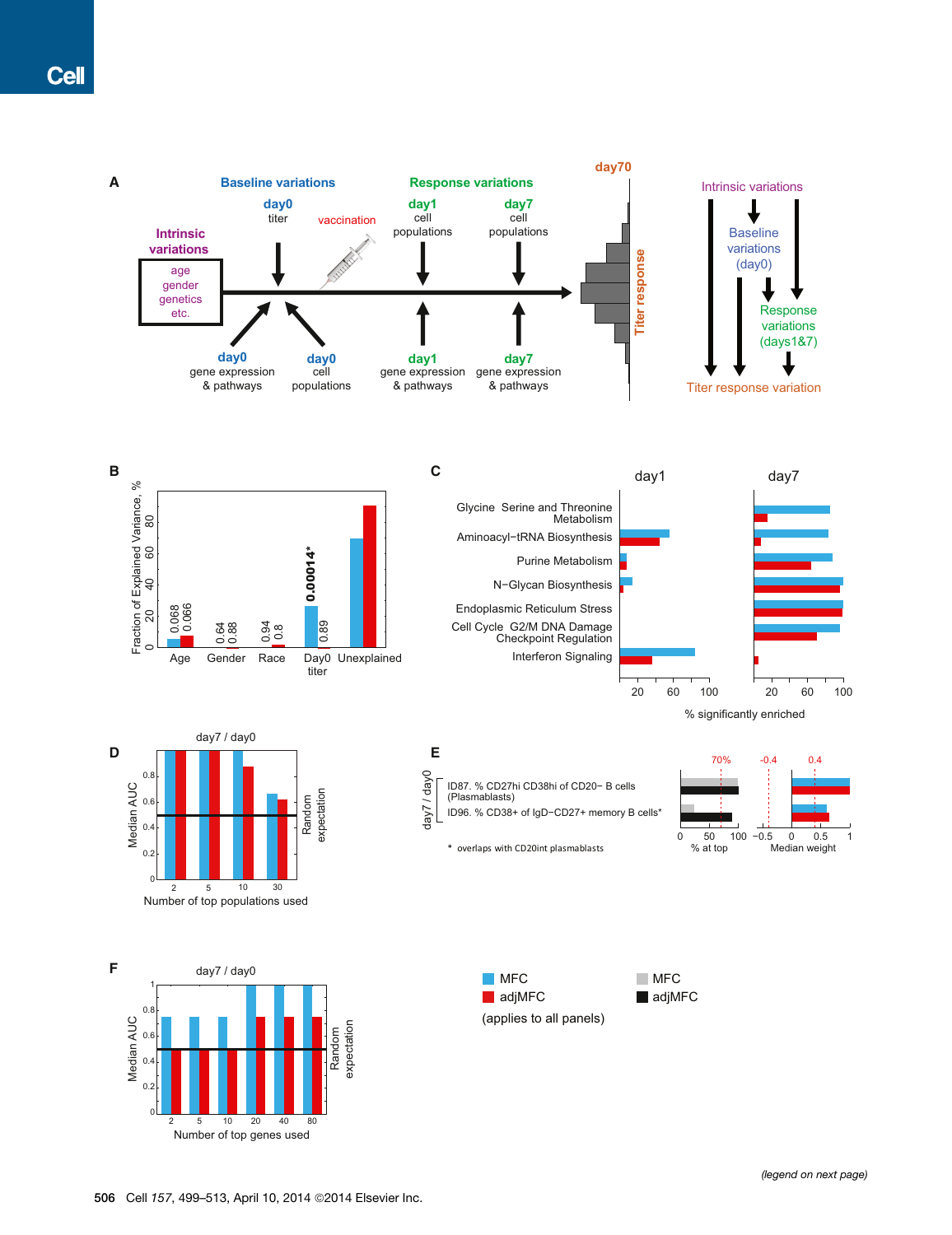# Identification of Prevaccination Predictors and **Correlates**

We next asked whether predictive models could be built using baseline (day 0) parameters alone. Again, we removed age, gender, and ancestry from cell population and gene expression data to ensure that models and correlates that we identified were independent of these factors (Experimental Procedures). Neither day 0 gene expression nor pathway activity (defined in Figure S2C) alone was predictive of either endpoint, though a number of robustly correlated genes and pathways could be identified (Figure 6A). Notably, genes associated with pattern recognition and interferon signaling robustly correlated to MFC but less so to adjMFC.

We then built and tested models for MFC and adjMFC using: (1) the frequency of 126 cell populations or (2) both the cell population frequencies and the activity score of 183 annotated pathways (Figure S2C). Cell frequency and transcript data were integrated using the pathway activity score because the numbers of pathways and cell populations were comparable, whereas the large number of genes could overwhelm signal from cell populations. Of note, predictive models could be built by using cell populations alone (Figure 6B); integrating pathway/transcript with cell population data performed substantially worse (best median AUC was 0.6 versus 0.78 using cell populations alone). Thus, day 0 cell frequencies alone provided the essential information for prediction.

We next identified cell populations that contributed most to prediction. Twelve cell populations were identified for adjMFC, including memory, naïve, and transitional B cells; CD4 effector memory T cells; IFN $\alpha$ + myeloid dendritic cells (mDC); and several activated T cell populations (Figure 6C and Experimental Procedures). Several of the B cell populations were CD38+, including CD20+IgD-CD27+CD38+ B cells (ID96), as well as transitional (ID91) and naive (ID108) populations and an IgD+CD27+ memory population (ID103) that has been linked to early production of IgM (Shi et al., 2003). Only some of these populations—primarily the T cell subsets—contributed to the prediction of MFC (Figure 6C). Thus, by accounting for baseline serology using adjMFC, we uncovered additional baseline predictors.

### Temporal Stability of Predictive Cell Populations

To evaluate the temporal stability of the day 0 predictive cell populations, we examined their intra- versus intersubject variation over time (Figure 2A). Except for ID105 (CD86+IgD+ memory B cells), all of the B cell and some of the CD4+ T cell (including effector memory) predictive populations were remarkably stable within individuals over a period of more than 2 months (Figure 6D). Among these were B cell subsets that also exhibited some of the highest intersubject variation among all of the cell populations that we measured (e.g., ID103 and 91; Figure 2A), suggesting that these may be robust baseline markers for delineating intersubject differences. These stable B cell populations (ID91, 96, 103, 108) were all CD38+ and contributed to the prediction of adjMFC, but not MFC. Examining the predictive cell populations' temporal profile further confirmed their stability and ability to separate the high and low responders (Figures 6E, 6F, and S5). This was true even for ID96, which increased coherently across subjects at day 7 postvaccination and returned to lower levels by day 70. Together, these results suggest that many of the predictive markers that we uncovered reflected stable individual differences in baseline immune states that correlated with the capacity for robust responses to influenza vaccination.

Because some of the predictive populations were less temporally stable and thus may indicate transient events (e.g., an infection), we next assessed whether predictive models could be built using only the 56 most stable populations (those above the 80% stability mark; Figure 6D) as inputs to our 5,000 iteration crossvalidation assessment. Even using a smaller *k* of 10 (versus 30 previously), adjMFC could be robustly predicted (median AUC =  $0.78$ ; Figure  $6G$ ). As expected, the populations contributing most to adjMFC prediction were the same stable ones identified above. Thus, the less stable populations were not essential for adjMFC prediction. In contrast, use of the stable cell populations decreased the predictive performance for MFC, which remained flat for all values of *k*. However, if the stable populations *above* the 80% mark in Figure 6D were omitted instead, performance remained high for MFC (median AUC = 0.83 for  $k = 10$ ) but dropped substantially for adjMFC (median  $AUC = 0.56$  for  $k = 10$ ). Thus, the more transient signals provided the bulk of the predictive power for MFC, whereas that for adjMFC came from temporally stable parameters that may have captured the unique immune status of individuals.

We further evaluated the robustness of our results by building models using the entire cohort's day 0 cell population data as the training set  $(k = 2, 5, 10, or 30)$  and then assessing whether these models could predict adjMFC using independent measurements from other baseline time points (day  $-7$  or the more temporally removed day 70). Highly accurate prediction could still be



<sup>(</sup>A) Conceptual framework for analyzing contributors to titer response variation following vaccination. Variation in intrinsic factors (purple) could contribute to variation in baseline immune statuses (day 0, marked in blue) and postvaccination responses (days 1 and 7, marked in green and orange). Baseline variation could, in turn, contribute to response variation, and all sources of variation could together contribute to variation in titer responses. Contributions to titer variation were analyzed following the "flow" of time. (Right) The contributions of intrinsic variables were first analyzed, and their effects were removed from baseline (day 0) and response (days 1 and 7) parameters, which were then analyzed in a similar step-wise manner (Experimental Procedures).

(E) Day 7 predictive cell populations (see Results and Experimental Procedures). The percentage of times (in 5,000 random trials) that a cell population was included in the model is shown. Median normalized weights of each population are shown on the right. The sign of the weight indicates the direction of correlation between the cell population and the titer endpoint.

<sup>(</sup>B) ANOVA modeling of day 70 titer response using age, gender, ethnicity, and baseline titers. Fraction of variance explained by each variable and the associated p values are shown for MFC and adjMFC.

<sup>(</sup>C) Robust transcriptomic correlates from days 1 and 7 postvaccination (shown as pathway enrichments) (Experimental Procedures). The percentage of times (in 100 random trials) that a pathway was enriched (p < 0.05) is shown. Pathways that were significant in more than 80% of the trials in at least one time point are shown. (D) Prediction performance for MFC and adjMFC is shown for models built using different number of top cell populations (D) and genes (F) from day 7 (Experimental Procedures).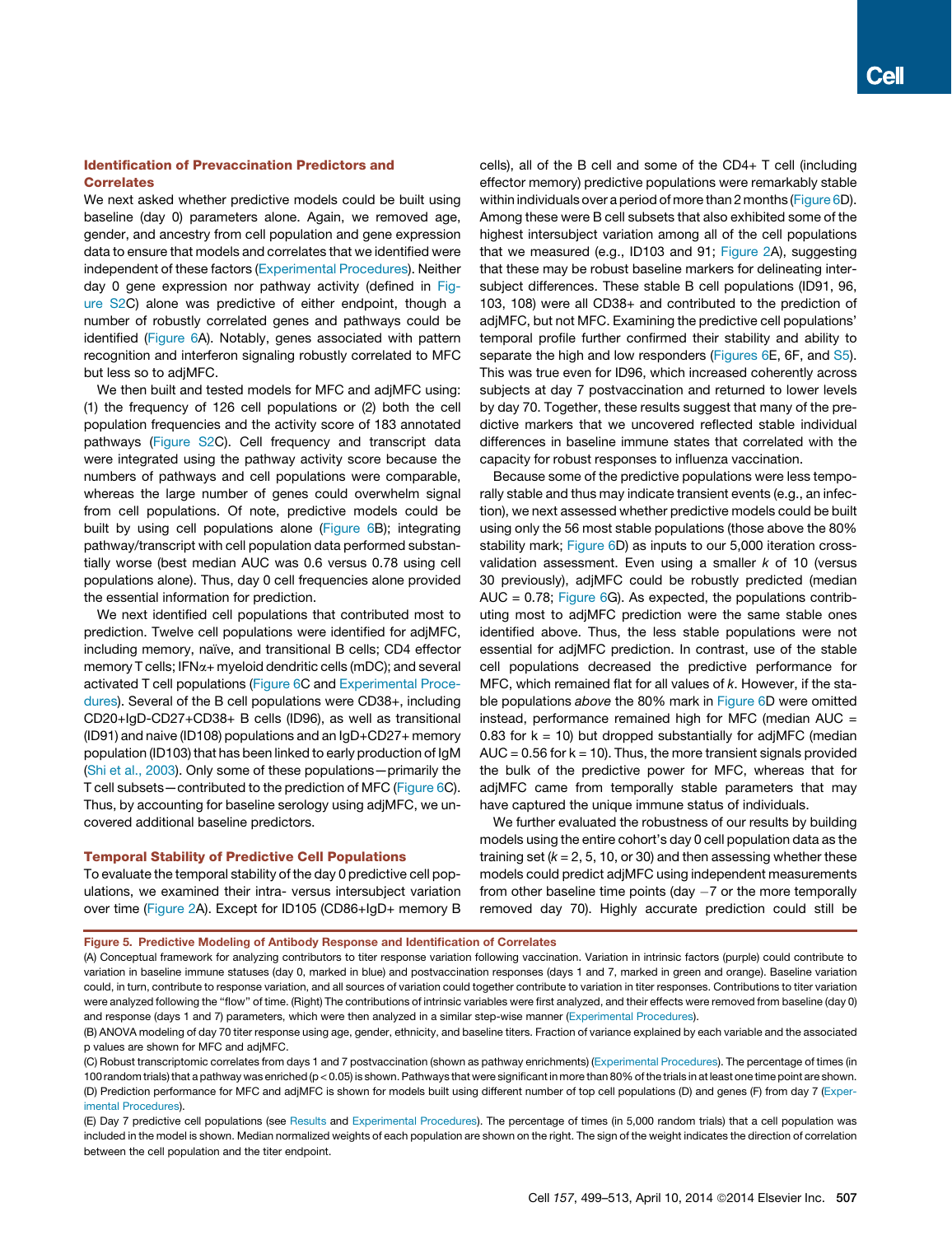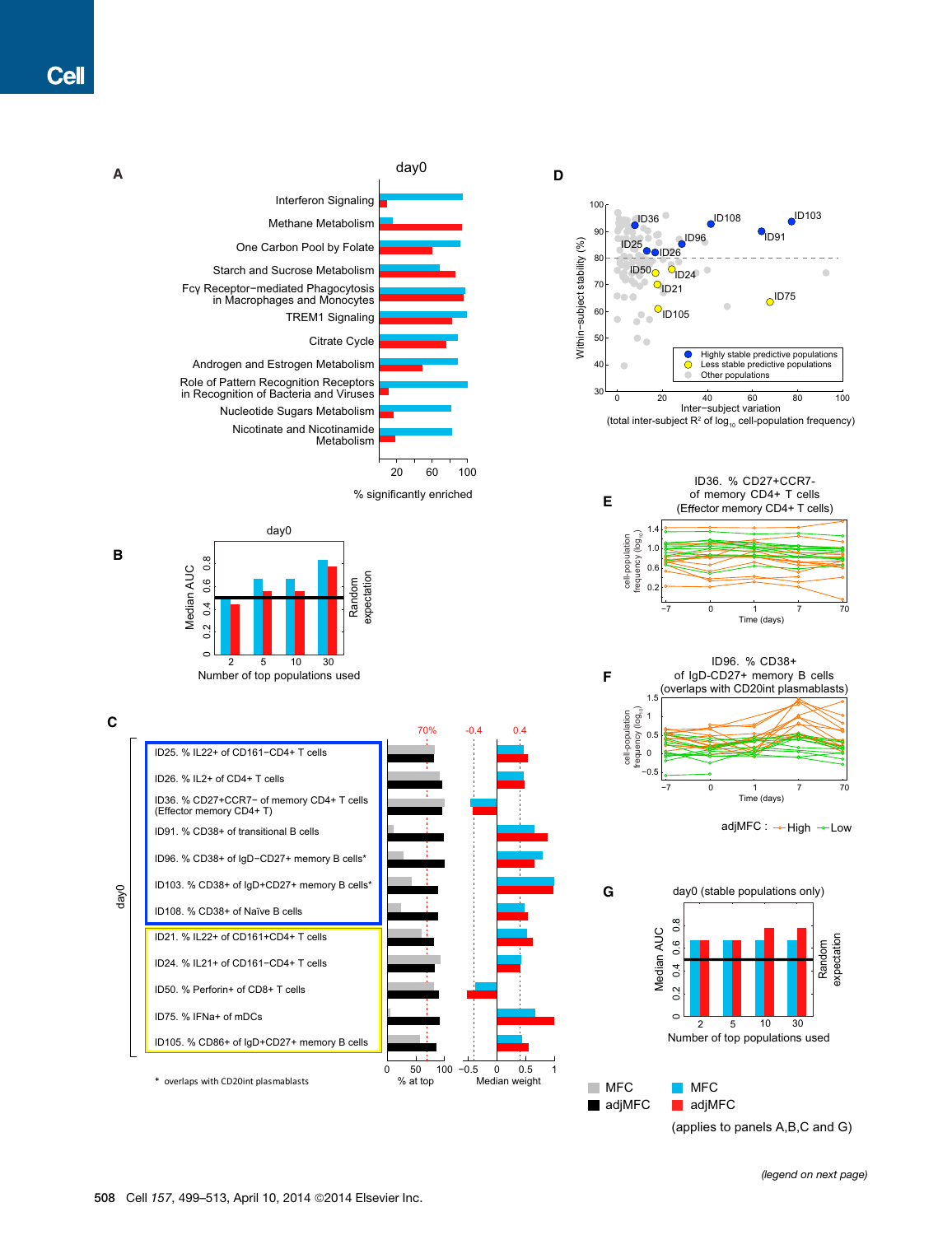made for all  $k$ 's, e.g.,  $AUC = 0.91$  and  $AUC = 0.86$  for days  $-7$  and 70 using  $k = 10$ , respectively. Thus, the predictive signals were remarkably stable over time.

# Transcriptomic Signature of the Predictive Cell **Populations**

To obtain functional insight into the predictors, we took advantage of our simultaneous assessments of cell population frequencies and the PBMC transcriptome to identify transcripts and associated pathways whose abundance correlated with the frequency of predictive cell subsets (Experimental Procedures). As expected, the two predictive and coherently changing cell populations from day 7 (ID87 and ID96) were linked to known antigen-secreting cell/B cell/plasmablast-specific genes, including Ig chains, XBP1 and IRF4, as well as plasmablast-associated pathways such as ER stress (Figures 7B and 7D). These populations were also associated with N-glycan biosynthesis, consistent with the highly glycosylated state of immunoglobulins and the requirement for proper glycosylation for plasma cell development (Tulp et al., 1986). Many plasmablast-correlated genes were also ones that changed on day 7 (Figures 3B, 3C, and 7B [marked in purple and orange]) and included genes found to be predictive of or correlated with response titers in previous studies (e.g., TNFRSF17) (Gaucher et al., 2008; Nakaya et al., 2011; Querec et al., 2009). Thus, our analyses suggest that the day 7 coherent and predictive signatures in our as well as previous studies were likely drawn from a tight coupling between titer response and the degree of plasmablast expansion.

Our analyses also revealed that day 0 predictive populations were associated with distinct transcriptomic signatures (Figures 7A and 7C). Several mitochondria-related pathways were positively associated with ID108 (CD38+ naive B cells) and ID91 (CD38hi transitional B cells), perhaps reflecting changes in bioenergetic states associated with B cell development and activation. ID36 (effector memory CD4+ T cells) and ID50 (perforin+ CD8+ cells) also shared signatures, suggestive of common features of activation. Of note, several innate pathways (PRR signaling, TREM1 signaling, and interferon-related genes) were positively linked to IL22+ and IL2+ CD4+ T cells (ID25 and ID26) and were negatively linked to ID36 and ID50. The association of innate pathways with these adaptive subsets before vaccination suggests that activation of these pathways in these or other interacting cells may play important roles in determining response quality. Interestingly, ID96, a day 0 predictive B cell population that also coherently increased on day 7 (Figures 3D and 6F), showed largely distinct signatures on days 0 and 7 (Figures 7A–7D), suggesting differences in the cell population defined by those markers or distinct functional interactions with other cell populations postvaccination. Thus, by linking intersubject variation in gene expression to cell subset frequencies, our approach reveals potential connections among components of the immune system.

## **DISCUSSION**

Using influenza vaccination as a model perturbation, we have gone beyond post hoc prediction and developed a framework that transforms multimodal data sets and natural population variation into predictive models that, unexpectedly, predicted serologic responses to influenza vaccination in our cohort using *baseline*PBMC subpopulation frequencies alone, independent of age, gender, initial serology, and the specificity of the cell populations for vaccine antigens. Notably, the essential cell subsets contributing to prediction were among the most stable within subjects over a time span of more than 70 days. Some of these also had the highest intersubject variation and thus were likely predictive because they delineated distinct baseline immune states among individuals. Our findings raise the possibility of using such measures as biomarkers of immune response potential in the clinic.

Despite substantial intersubject differences at baseline, we detected coherent changes in hundreds of transcripts postvaccination, as seen in recent vaccine studies (Bucasas et al., 2011; Gaucher et al., 2008; Nakaya et al., 2011; Querec et al., 2009). However, we also detected changes in the frequencies of cell populations, many of which have not been examined in the context of vaccination. Some of these changes reflect expected biology, with innate immune activation early and adaptive changes predominating by 1 week postvaccination. Nonetheless, the magnitude of responses was intimately linked to the prevaccination status of the individual, with lower initial titers being associated with larger fold increases in serum titers and plasmablast frequencies postvaccination. Although seemingly counterintuitive, such inverse correlations may reflect the current use of fold change to measure vaccine responses, differences in response timing (Henn et al., 2013), or inhibitory responses in pre-immune subjects (He et al., 2008). Thus, initial serology is an important yet potentially confounding variable that should be considered when exploring correlates and building predictive models.

A key question is whether some of our predictors captured the memory or activation status of the system due to prior exposure or whether they are indicative of the immune system's general propensity to respond. For example, the overall immune ''threshold'' for mounting a response may be determined by genetics and environmental factors such as the microbiota, contemporaneous stimulations by prevalent viruses such as CMV and EBV, or heterologous immunity due to degeneracy in T cell recognition (Münz et al., 2009; Welsh and Selin, 2002). Although it is possible that our observations were specific to the particular season or cohort, several lines of evidence suggest

Figure 6. Day 0 Predictors and Correlates

<sup>(</sup>A) Robust correlates between day 0 gene expression and response titers (see Figure 5C).

<sup>(</sup>B) Prediction performance using day 0 populations (as in Figure 5D).

<sup>(</sup>C) Day 0 predictive cell populations analyzed as in Figure 5E.

<sup>(</sup>D) Scatter plot of intrasubject stability (y) versus inter-subject variance (x) (see Methods). Predictive populations from (C) are highlighted in blue (more stable populations) and yellow (less stable).

<sup>(</sup>E and F) Temporal profiles of two stable predictive cell populations for high (orange) and low (green) responders (based on adjMFC). Missing data points correspond to samples with low viability.

<sup>(</sup>G) Predictive performance for day 0 using only the temporally stable populations (those above the 80% mark in Figure 6D).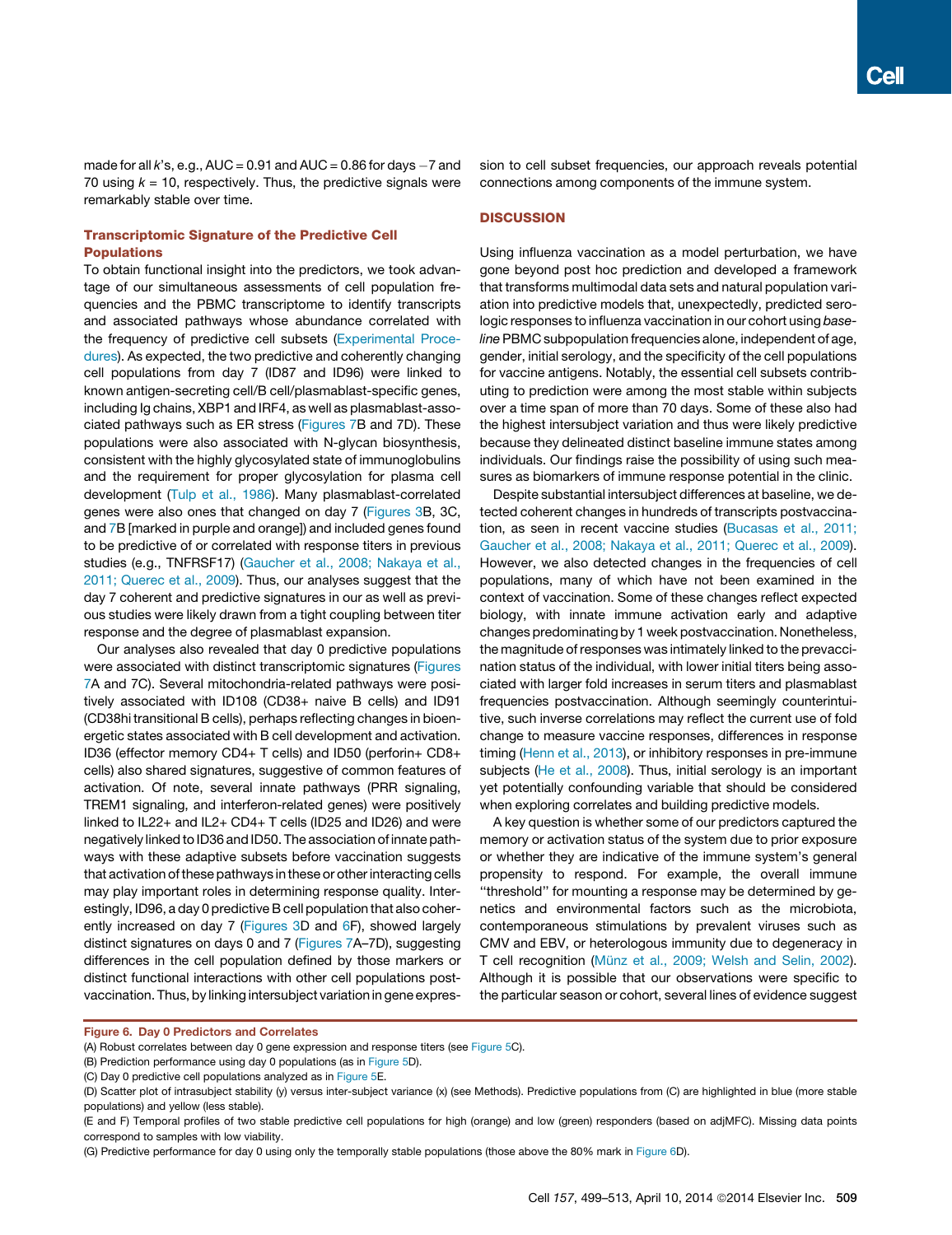

Mitochondrial Dysfunction Oxidative Phosphorylation Ubiquinone Biosynthesis

pathway enrichment p-value, -log<sub>10</sub>

4 2 0

negatively correlated genes

*(legend on next page)*

ID87 ID96

positively .<br>correlated genes

Notch Signaling

Coagulation System

Role of Pattern Recognition Receptors in Recognition of Bacteria and Viruses

ID25 ID26 ID36 ID50 ID75 ID91 ID96 ID103 ID108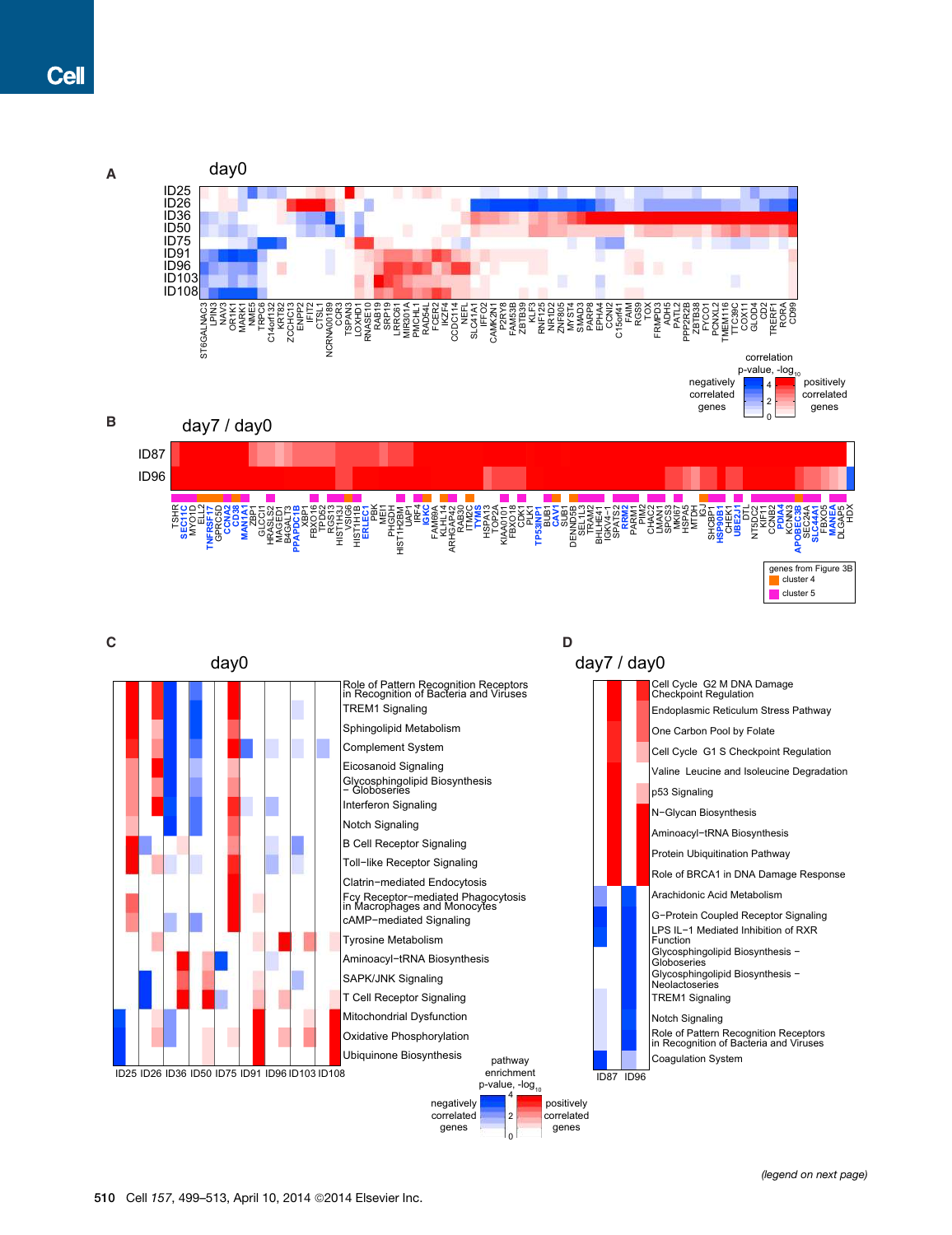that they have broader implications. First, the overall postvaccination responses of our cohort were consistent with those observed in other influenza vaccination cohorts from different seasons (Bucasas et al., 2011; Furman et al., 2013; Nakaya et al., 2011; Obermoser et al., 2013). Second, validation using independent measurements from other baseline time points (days  $-7$  and 70) suggests that the essential predictive cell populations reflect *stable* baseline immune states as opposed to acute events. Indeed, initial analyses of four of our predictive B cell populations in healthy individuals from independent vaccine cohorts across multiple seasons (Obermoser et al., 2013) provides further support for their temporal stability (data not shown). Moreover, though the less stable predictive subsets (e.g.,  $IFN\alpha+$ mDC [ID75] and CD86+IgD+ memory B cells [ID105]) may reflect temporary environmental effects, removing them from our data only affected prediction of the initial titer-dependent endpoint (MFC), but not the baseline serology-independent adjMFC. Supporting the idea that B cell subsets can be useful response predictors, a correlation between prevaccination levels of class-switched memory B cells and serological responses to vaccination has been recently shown (Frasca et al., 2012). Another recent study has reported genetic determinants of immune cell population frequencies in humans (Orrù et al., 2013). Although B cell subset frequencies were not examined, it will be of interest to assess whether genetics regulates the frequencies of our temporally stable, predictive populations.

By associating changes in gene expression with changes in cell population frequencies, we have started to explore the nature of transcriptomic changes following vaccination. Changes in transcript abundance in PBMCs can originate from a combination of alterations in gene expression within individual cell populations and changes in cell population frequencies. Others have started to address these issues by sorting cell subsets followed by expression profiling, by correlating expression changes to known patterns of expression in major immune cell populations, or by computational deconvolution to infer cell-population-specific changes (Brandes et al., 2013; Nakaya et al., 2011; Shen-Orr et al., 2010). Here, we also found that changes in some cells were accompanied by transcript changes in the related cell populations. Tight correlations between plasmablast frequencies on day 7 and plasma cell-associated genes, such as immunoglobulins, ER stress, cell cycle, and N-glycan biosynthesis pathway genes, were involved. These plasmablast-correlated genes also included many that were previously associated with postvaccination response and predictive signatures (Nakaya et al., 2011; Querec et al., 2009). Thus, our results suggest that many of these transcriptomic changes can be accounted for by changes in plasmablast frequencies on day 7. Our observation that increases in plasmablasts were more prominent in subjects with low baseline titers, along with our integration of cell population, gene expression, and baseline immune status data, reveal that a sizable MFC is likely derived from intersubject differences in prevaccination titers. Unlike day 7 models, our baseline predictive models could

only be built using cell population frequencies, suggesting that transcriptomic measurements of PBMCs were insufficiently sensitive to capture intersubject differences derived from the day 0 predictive populations, in contrast to the highly transcriptionally active plasmablasts. Whether expression data obtained from a simpler transcript pool, such as sorted B cell populations, provides better predictive power remains an important question. Correlating frequencies of cell populations with gene expression can also potentially reveal the internal state of that cell subset as well as that of other cell populations. Though most of our baseline predictive populations are adaptive, they are strongly correlated to genes and pathways with innate functions, some of which may reflect the (activation) states of functionally interacting cell populations. It will therefore be of interest to evaluate immune-activation differences (e.g., responses of PBMCs to TLR ligands) in high versus low responders to vaccination. Even on day 7, when the overlapping populations ID87 and ID96 were significantly correlated to largely the same genes and pathways, ID96 exhibited a stronger inverse association with several innate signaling pathways. These connections suggest distinct features for the CD20+ and CD20 populations of IgD-CD27+CD38+ B cells (Clutterbuck et al., 2006). Our results highlight the importance of evaluating and integrating multiple data sets for understanding human immune function.

Our data and analyses also serve as a potential resource for characterizing normal human immune variations and their implications for health and disease. One important goal of this study was to begin the building and analysis of the ''normal human immunome'' that characterizes the status of the apparently healthy immune system more broadly and fully than traditional assessments for future mining and reference. Such information would include clinical and family history, detailed cellular and molecular measurements of immune status, and microbiome status, as well as genome-wide genotypic information. Through the quantification of inter- as well as intraindividual variations, such a resource can provide essential baseline and comparative data for analyses of immune system behavior after perturbation and, through computational analyses, for de novo discovery of functional connections among molecular, cellular, and physiologic parameters of the human immune system in health or disease.

Our study highlights the importance of untangling correlation structures to identify the potential ''root'' correlates of responses as opposed to ''passengers.'' We have specifically shown that the strong effects of initial serology on titer outcome need to be properly modeled in order to identify whether and which baseline and response parameters contribute most to outcome. This may be particularly important in the context of influenza

Figure 7. Gene Expression and Pathway Enrichment Signatures of Predictive Cell Populations

Genes significantly correlated with predictive populations from (A) day 0 and (B) day 7. In (B), coherently changing genes from Figure 3 are highlighted by color, denoting the clusters from Figure 3B. Genes found to be predictive of or correlated with response titers in a previous influenza vaccination study (Nakaya et al., 2011) are marked in blue. Analyses were performed separately for positively and negatively correlated genes (in red and blue scales, respectively). Only genes significantly correlated with at least one population are shown (FDR < 0.01). Pathway enrichment analyses of gene correlates of (C) day 0 and (D) day 7 predictive cell populations (from Figure 6C).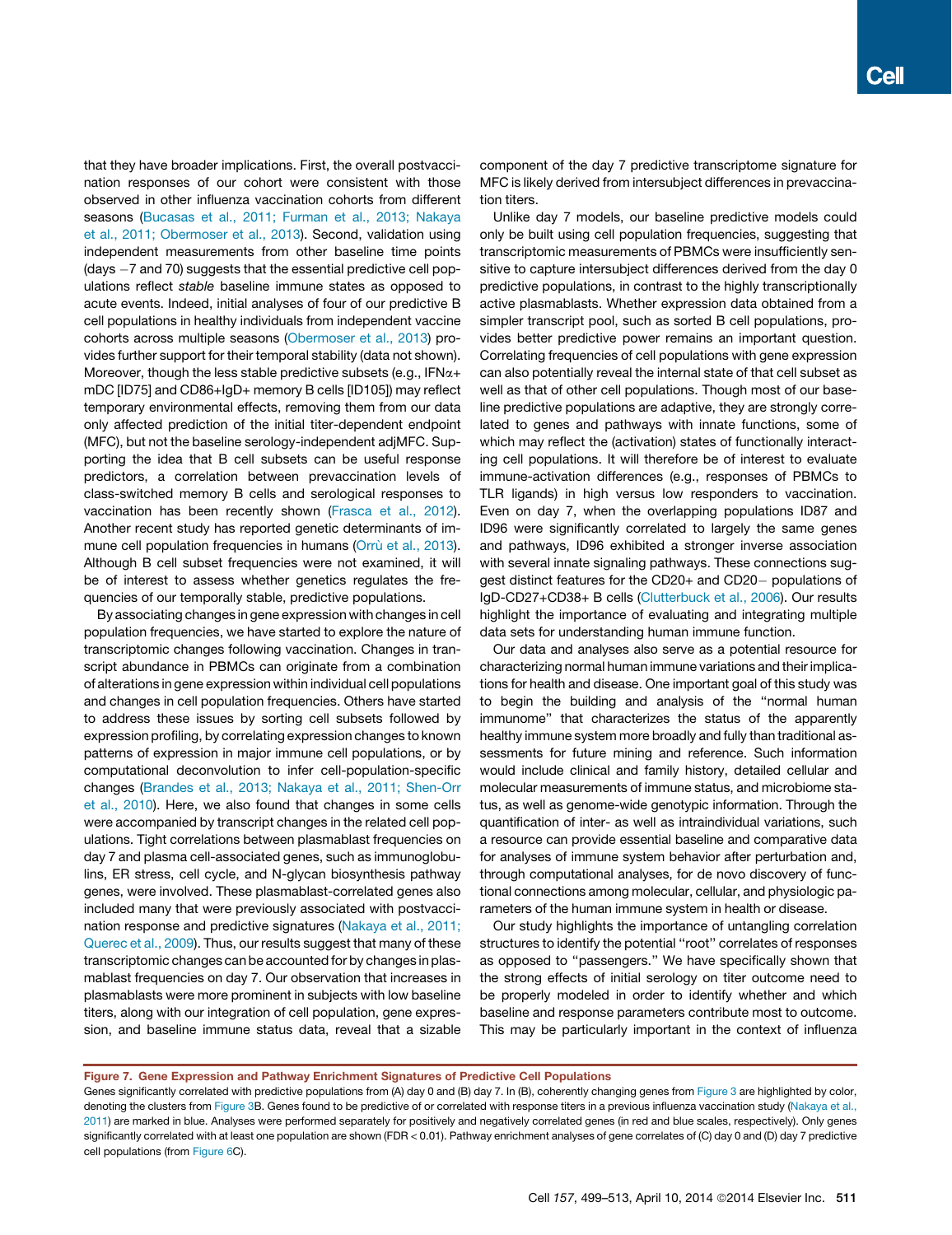vaccination, in which partial immunity is highly prevalent. Our adjMFC metric helped to reveal a number of temporally stable correlates not associated with MFC and thus may be useful in similar vaccine studies. One major constraint limiting predictive model construction and the discovery of novel functional relationships among parameters in a study like ours is statistical power, partially because the number of subjects, particularly the extreme responders, is far less than the thousands of parameters measured and the need to correct for multiple hypothesis testing. Meta-analyses across multiple studies will start to mitigate this issue but require the coordinated development and sharing of experimental and computational approaches in the research community to address issues ranging from controlling batch effects and standardizing quality control metrics to constructing predictive models. Achieving such integrated approaches across research centers will provide a major step forward in using computational approaches to understand the workings of the human immune system in health and disease.

## EXPERIMENTAL PROCEDURES

For details and associated references, see Extended Experimental Procedures.

Fasting blood samples were drawn between 8 and 11 AM from healthy volunteers on IRB-approved protocol (09-H-0239) and were processed within 30 min. PBMCs were cryopreserved or lysed and stored at  $-80^{\circ}$ C for subsequent RNA extraction using miRNeasy (QIAGEN) and hybridization to HG 1.0 ST arrays (Affymetrix).

Frozen PBMCs from all time points for a subject were stained for five panels (Figure S1A) (Biancotto et al., 2011) using a common antibody mix on the same day. Cell frequencies were expressed as percent of parent population.

Virus-neutralizing titers (A/California/07/2009 [H1N1pdm09], H1N1 A/Brisbane/59/07, H3N2 A/Uruguay/716/07, and B/Brisbane/60/2001) were determined according to Hancock et al. (2009). Reported titers were the highest dilution that completely suppressed virus replication. Total and influenza-specific IgG/A frequencies of antibody-secreting cells were measured by ELISpot assays modified for frozen samples (Ho et al., 2011).

Microarray data were processed using APT (Affymetrix). Batch effects were removed using linear models in both raw and baseline-subtracted data. Frequencies of cell populations were transformed by  $log<sub>10</sub>$  (with zero values first set to 0.01). Samples and populations with low viability or cell numbers, respectively, were excluded.

Coherent changes from day 0 were computed using paired test in Limma (Smyth, 2004). Surrogate variable analysis (Leek and Storey, 2007) was used to remove hidden batch effects. The Wilcoxon test was used to compute coherent changes in cell population frequencies. False discovery rates were computed as described (Benjamini and Hochberg, 1995). Pathway enrichment analyses were performed using the geneSetTest function (Limma) and pathways annotated by Ingenuity (http://www.ingenuity.com).

To assess inter- and intrasubject variation, we used data from days  $-7$ , 0, and 70 for each parameter and fitted an ANOVA model to obtain: (1) total  $R^2$ , (2) the amount of variation explained by subject, and (3) the residual as an estimate of intrasubject variation.

AdjMFC and MFC are defined in the text. To take the maximum of individual viruses, we performed standardization by subtracting the median followed by dividing the maximum absolute deviation (MAD) within each virus. To compute adjMFC, we binned subjects based on their maximum baseline titers (across viruses) and then subtracted the median and divided by the MAD within each bin.

Contributions to titer response from age, gender, and ancestry were assessed using ANOVA. Effects were then removed from the cell population frequency and microarray data by retaining the residual after fitting a linear model for each probe and subset frequency. Cross-validation-based predictive modeling was done as described in the text and Extended Experimental Procedures. We used diagonal linear discriminant analysis for cell frequency data and

#### SUPPLEMENTAL INFORMATION

Supplemental Information includes Extended Experimental Procedures, five figures, four tables, and a complete author list and can be found with this article online at http://dx.doi.org/10.1016/j.cell.2014.03.031.

#### **CONSORTIA**

The members of the Baylor HIPC Center are Gerlinde Obermoser, Damien Chaussabel, and Karolina Palucka. The members of the CHI Consortium are Jinguo Chen, J. Christopher Fuchs, Jason Ho, Surender Khurana, Lisa R. King, Marc Langweiler, Hui Liu, Jody Manischewitz, Zoltan Pos, Jacqueline G. Posada, Paula Schum, Rongye Shi, Janet Valdez, Wei Wang, Huizhi Zhou, Daniel L Kastner, Francesco M. Marincola, J. Philip McCoy, Giorgio Trinchieri, and Neal S. Young.

#### AUTHOR CONTRIBUTIONS

Y.K., A.B., Z.X., R.N.G., E.W., and M.J.O. contributed equally to this work. M.N., H.G., S.M., H.B.D., S.P., and F.C. contributed equally to this work. J.S.T. directed, designed, and performed data analyses, interpreted results, and wrote the manuscript. P.L.S. designed the study, helped design experiments and analyses, interpreted results, and wrote the manuscript. Y.K., Z.X., M.N., and F.C. designed and performed computational analyses and helped prepare the manuscript. A.B. and E.W. designed and performed experiments, analyzed data, and helped prepare the manuscript. R.N.G. designed the study, helped design experiments and analyses, and helped prepare the manuscript. M.J.O. helped design, organize, and execute the clinical study. H.G. and S.M. designed experiments and analyzed data. H.B.D. helped design and organize the clinical study. S.P. helped organize and execute the clinical study.

## ACKNOWLEDGMENTS

We thank M. Connors, K. Subbarao, R. Seder, M. Roederer, D. Douek, J. Bennink, I. Fraser, J. Mandl, members of the Systems Genomics and Bioinformatics Unit (NIAID), and M. Eichelberger (FDA) for helpful advice and feedback; the staff of the NIH Clinical Center for outstanding clinical support; and NIAID's high-performance computing team for outstanding support. This work is funded by the Intramural Programs of NIAID, NCI, NHLBI, NIAMS, NICHD, NIDDK, NINDS, NIEHS, NEI, and NHGRI.

Received: May 24, 2013 Revised: December 6, 2013 Accepted: March 24, 2014 Published: April 10, 2014

#### **REFERENCES**

Benjamini, Y., and Hochberg, Y. (1995). Controlling the false discovery rate: A practical and powerful approach to multiple testing. J.R. Statist. Soc. B *57*, 289–300.

Biancotto, A., Fuchs, J.C., Williams, A., Dagur, P.K., and McCoy, J.P., Jr. (2011). High dimensional flow cytometry for comprehensive leukocyte immunophenotyping (CLIP) in translational research. J. Immunol. Methods *363*, 245–261.

Brandes, M., Klauschen, F., Kuchen, S., and Germain, R.N. (2013). A top-down systems analysis identifies an innate feed-forward inflammatory circuit leading to lethal influenza infection. Cell *154*, 197–212.

Bucasas, K.L., Franco, L.M., Shaw, C.A., Bray, M.S., Wells, J.M., Niño, D., Arden, N., Quarles, J.M., Couch, R.B., and Belmont, J.W. (2011). Early patterns of gene expression correlate with the humoral immune response to influenza vaccination in humans. J. Infect. Dis. *203*, 921–929.